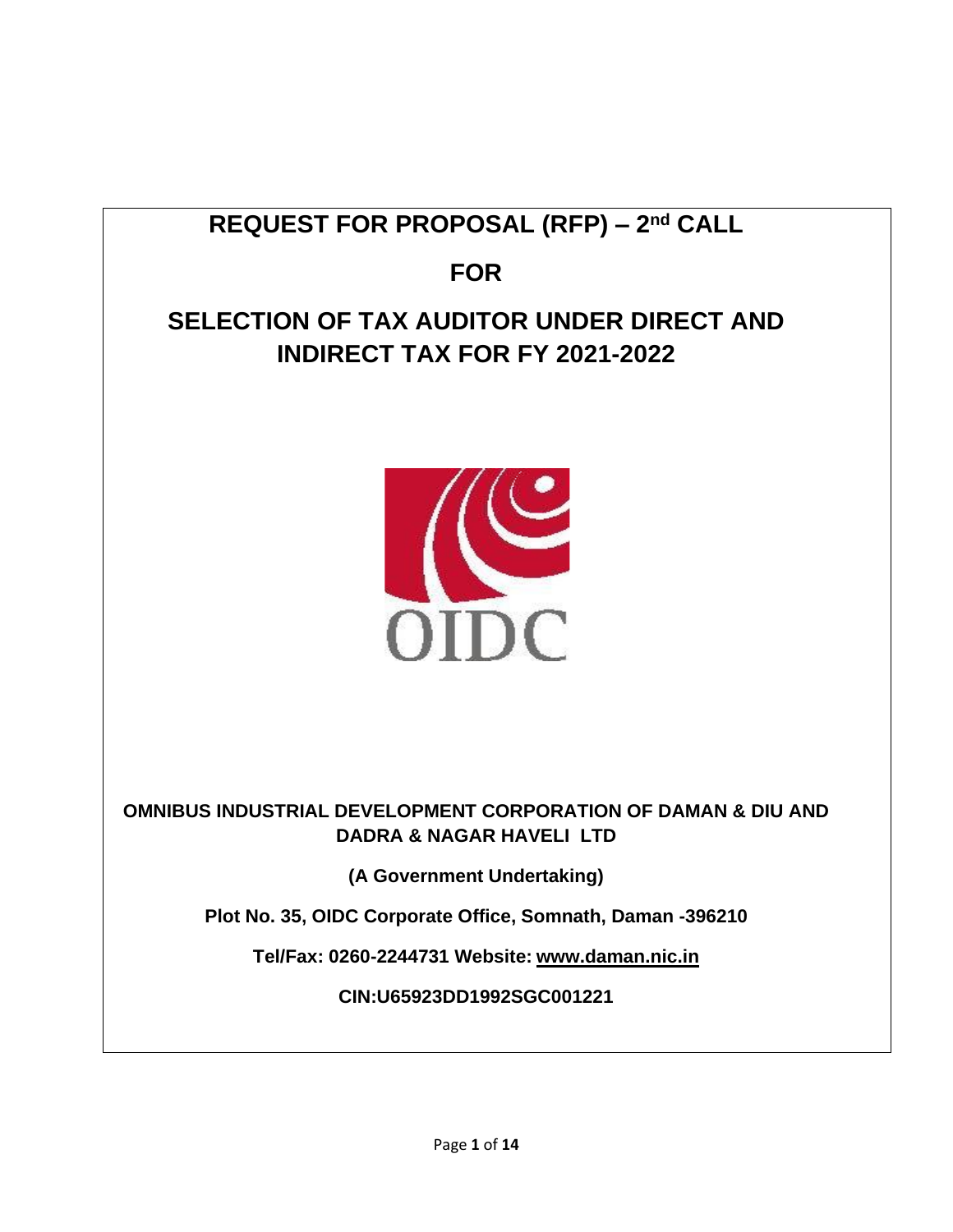Omnibus Industrial Development Corporation of Daman & Diu and Dadra & Nagar Haveli Limited (A Govt. Undertaking) Corporate Office: Plot No.35, Somnath, Nani Daman - 396 210. Tel: (0260) 2244731, 2241120. Email ID: oidcdaman@gmail.com

## **DISCLAIMER**

The information contained in this Request for Proposal (the "RFP") document or subsequently provided to the Bidders, whether in documentary or any other form by or on behalf of the Omnibus Industrial Development Corporation of Daman & Diu and Dadra & Nagar Haveli Ltd., (henceforth referred to as "OIDC" in this document), Daman or any of their employees or advisors, is provided to Bidders, on the terms and conditions set out in this RFP and such other terms and conditions subject to which such information is provided.

This RFP is not an agreement and is neither an offer nor invitation by the OIDC to the prospective Bidders or any other person. The purpose of this RFP is to provide interested parties with information that may be useful to them in the formulation of their bid pursuant to this RFP (the "Bid"). This RFP includes statements, which reflect various assumptions and assessments arrived at by the OIDC in relation to the Project. Such assumptions, assessments and statements do not purport to contain all the information that each Bidder may require. This RFP may not be appropriate for all persons, and it is not possible for the OIDC, its employees or advisers to consider the objectives, technical expertise and particular needs of each party who reads or uses this RFP. The assumptions, assessments, statements and information contained in this RFP, may not be complete, accurate, adequate or correct. Each Bidder should, therefore, conduct its own investigations and analysis and should check the accuracy, adequacy, correctness, reliability and completeness of the assumptions, assessments and information contained in this RFP and obtain independent advice from appropriate sources.

Information provided in this RFP to the Bidder(s) is on a wide range of matters, some of which depends upon interpretation of law. The information given is not an exhaustive account of statutory requirements and should not be regarded as a complete or authoritative statement of law. The OIDC accepts no responsibility for the accuracy or otherwise for any interpretation or opinion on the law expressed herein.

The OIDC, its employees and advisers make no representation or warranty and shall have no liability to any person including any Bidder under any law, statute, rules or regulations or tort, principles of restitution or unjust enrichment or otherwise for any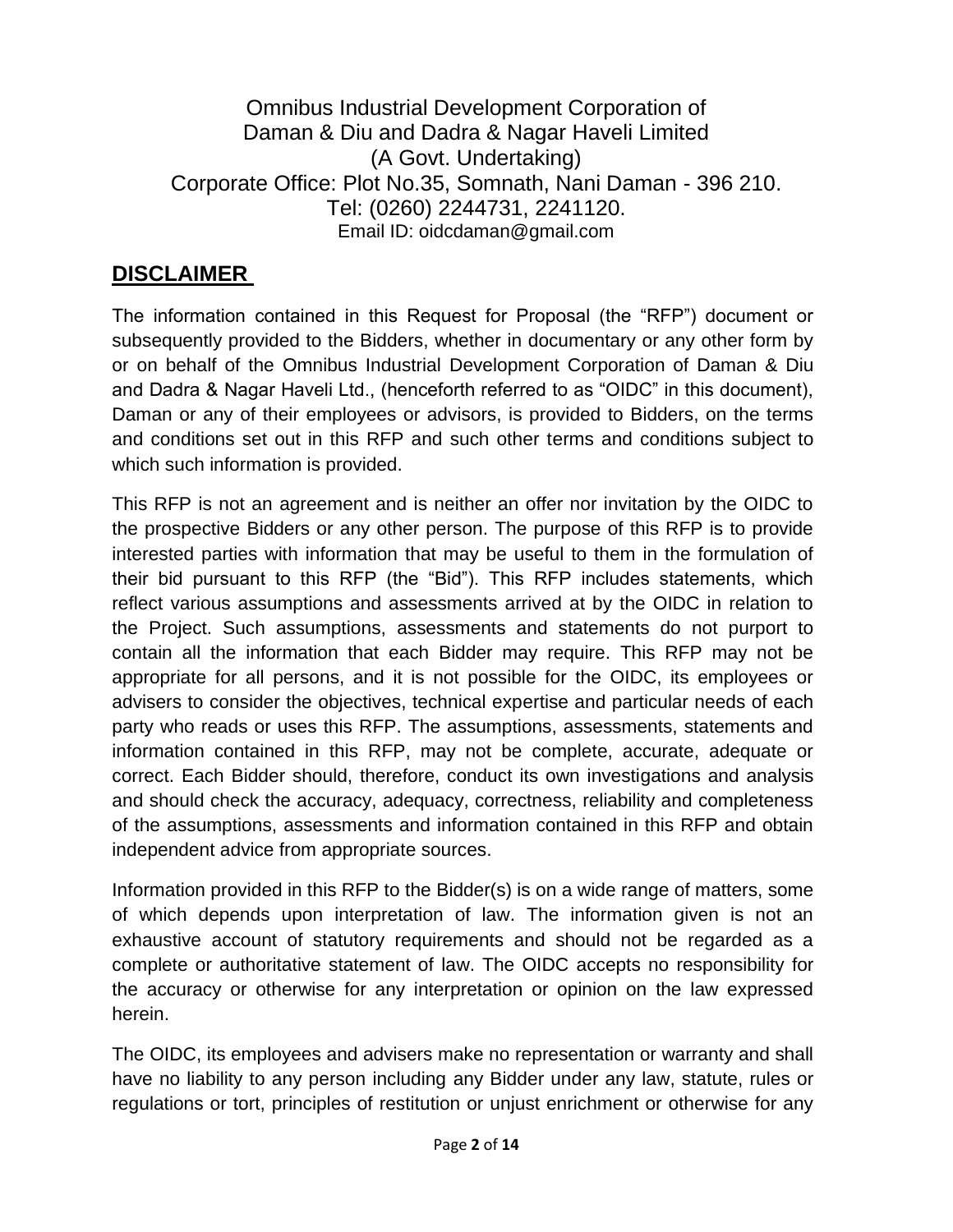loss, damages, cost or expense which may arise from or be incurred or suffered on account of anything contained in this RFP or otherwise, including the accuracy, adequacy, correctness, reliability or completeness of the RFP and any assessment, assumption, statement or information contained therein or deemed to form part of this RFP or arising in any way in this Bidding Process.

The OIDC also accepts no liability of any nature whether resulting from negligence or otherwise, howsoever caused, arising from reliance of any Bidder upon the statements contained in this RFP. The OIDC may in its absolute discretion, but without being under any obligation to do so, update, amend or supplement the information, assessment or assumption contained in this RFP.

The issue of this RFP does not imply that OIDC is bound to select a Bidder or to appoint the Selected Bidder, as the case may be, for the Project and OIDC reserves the right to reject all or any of the Bids without assigning any reasons whatsoever.

The Bidder shall bear all its costs associated with or relating to the preparation and submission of its Bid including but not limited to preparation, copying, postage, delivery fees, expenses associated with any demonstrations or presentations which may be required by OIDC or any other costs incurred in connection with or relating to its Bid. All such costs and expenses will remain with the Bidder and OIDC shall not be liable in any manner whatsoever for the same or for any other costs or other expenses incurred by a Bidder in preparation or submission of the Bid, regardless of the conduct or outcome of the Bidding Process.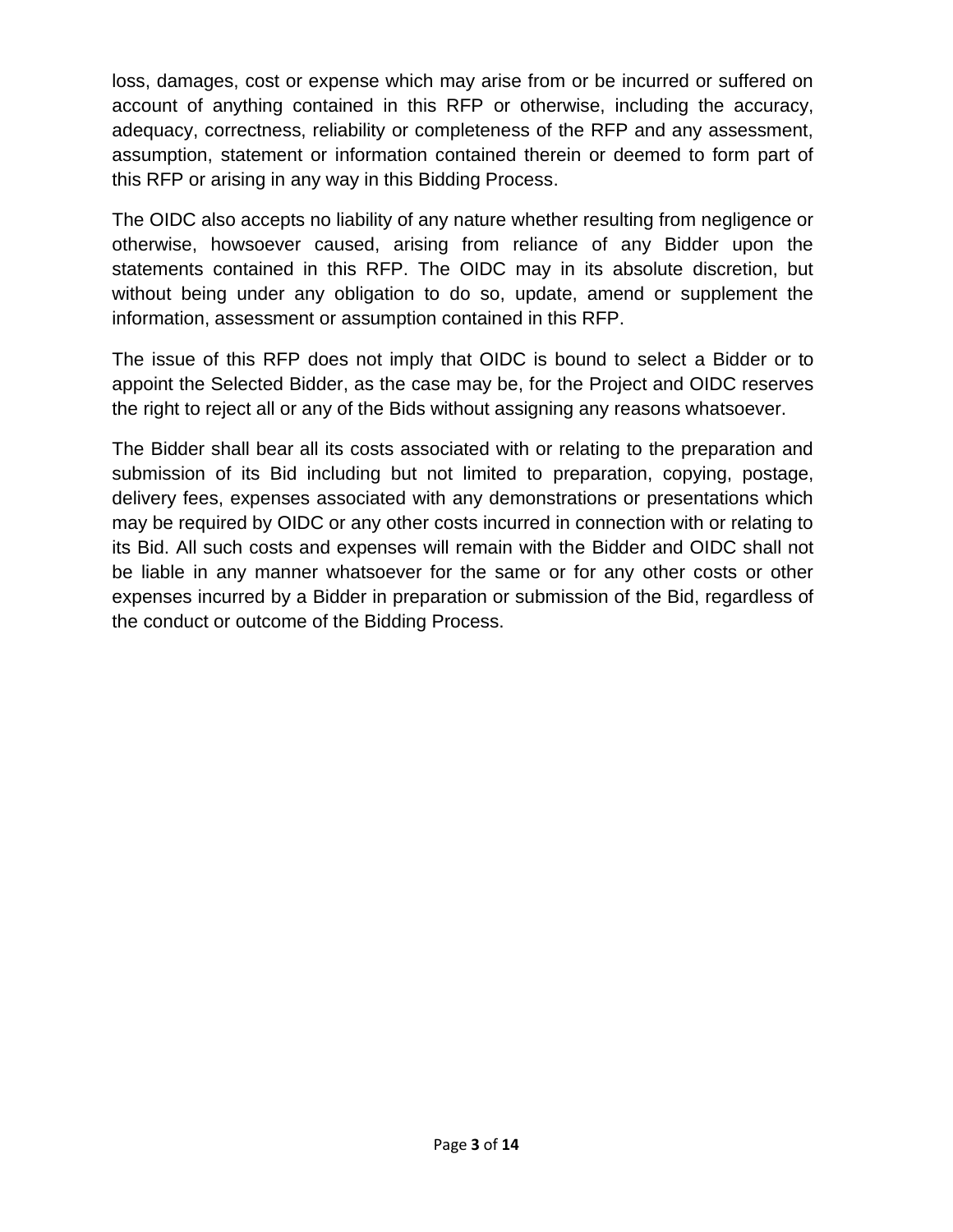### **(A) BRIEF INTRODUCTION**

The Dadra & Nagar Haveli and Daman & Diu are tourists' centered places known for its Forts, Beaches, Gardens and Churches etc. The traditional culture of the Portuguese still exists. Dadra & Nagar Haveli and Daman & Diu are also industrial places as they are connected to Mumbai and Gujarat.

OIDC is a Government Company (unlisted) engaged in diversified activities like Housing Construction, Liquor, having Industrial Estates. As per the Income Tax Act, 1961 and as per Section 49 of VAT Act applicable for Dadra Nagar Haveli and Daman & Diu respectively. our Company is required to have Chartered Accountant Firm for conducting Audit of the Corporation. OIDC invites bids on single stage two bid system for **Selection of Tax Auditor (Income Tax), VAT Auditor and GST Auditor for OIDC**.

The authorized and paid-up share capital of the Company is Rs. 50 Crore and Rs. 20.07 Crore respectively. Presently the entire share capital is held by the Government of India.

OIDC registered office is located at Secretariat, Fort Area, Moti Daman – 396 220 and its Corporate office situated at Plot No. 35, Somnath, Nani Daman – 396 210 and division office located at Silvassa and Diu.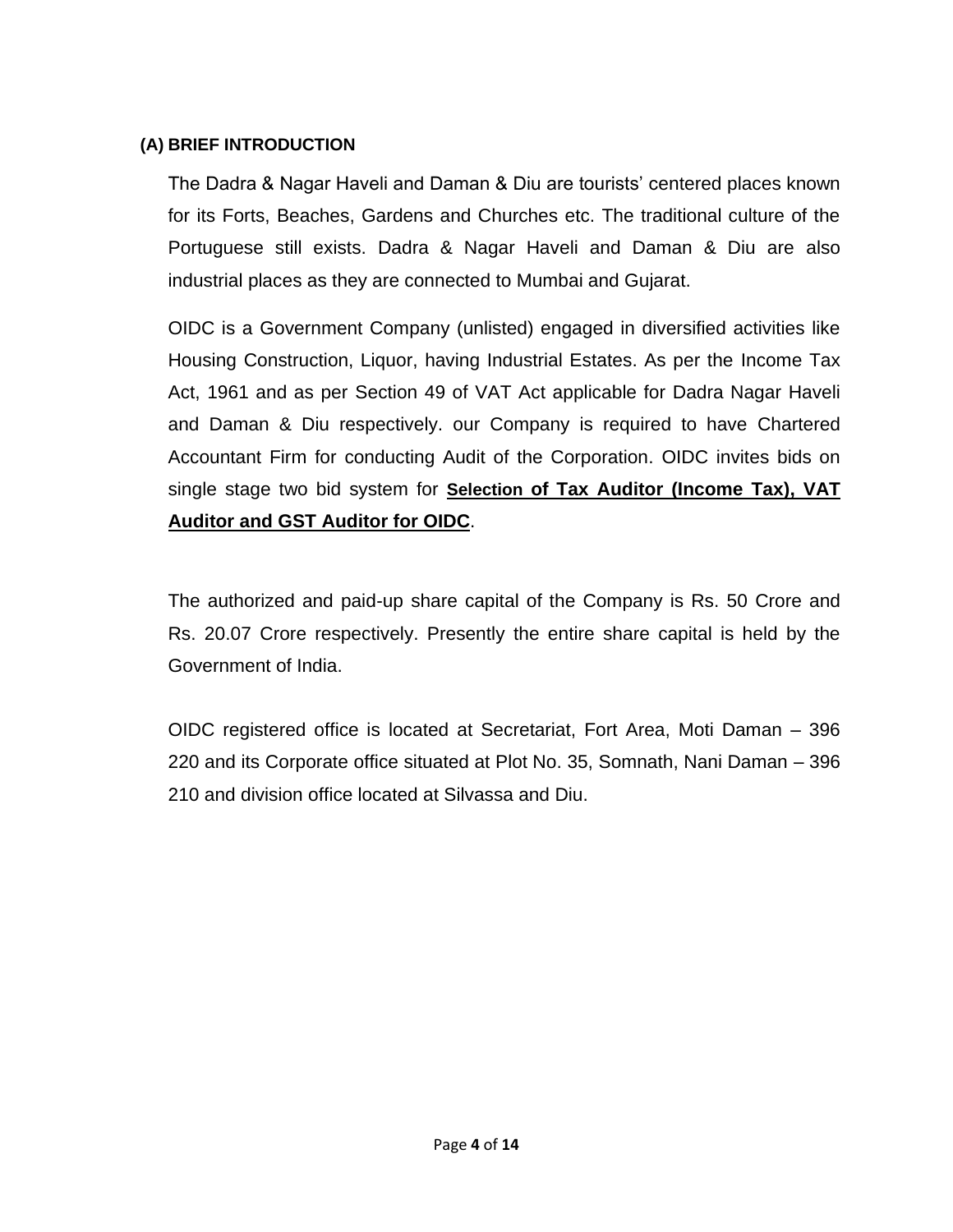## Notice Inviting Tender (NIT)



Omnibus Industrial Development Corporation of Daman & Diu and Dadra & Nagar Haveli Ltd. (OIDC Ltd.) Notice Inviting RFP for "Selection of Tax Auditor (Income Tax), VAT Auditor and GST Auditor under Direct and Indirect Tax for the F.Y. 2021-2022".

Bid for "Selection of Tax Auditor (Income Tax), VAT Auditor and GST Auditor under Direct and Indirect Tax for the F.Y. 2021-2022" is invited from the bidder meeting the basic eligibility criteria as stated in the bid document.

| RFP documents available                                                            | www.daman.nic.in                                                                                                                                                                                                                                                               |  |
|------------------------------------------------------------------------------------|--------------------------------------------------------------------------------------------------------------------------------------------------------------------------------------------------------------------------------------------------------------------------------|--|
| <b>Bid Security/EMD</b>                                                            | EMD of ₹ 5,000/- (Rupees Five Thousand Only) shall be<br>either in form of Demand Draft or Bank Guarantee of<br>any Nationalized / Scheduled Bank and Demand Draft<br>for EMD of $\overline{\tau}$ 5,000/- is to be prepared in the name<br>of OIDC Ltd. and payable at Daman. |  |
| Date of issue of RFP                                                               | 13.08.2021 (www.daman.nic.in)                                                                                                                                                                                                                                                  |  |
| Pre Bid meeting date and 20.08.2021 at 11.00 hrs<br>time.                          |                                                                                                                                                                                                                                                                                |  |
| Last date for submission of 23,08,2021 at 18,00 hrs<br>Technical and financial bid |                                                                                                                                                                                                                                                                                |  |
| Technical Bid opening date                                                         | 25.08.2021 at 16.30 hrs                                                                                                                                                                                                                                                        |  |
| Financial Bid opening date                                                         | 27.08.2021 at 11.00 hrs                                                                                                                                                                                                                                                        |  |
| Address:                                                                           | Office of the General Manager, OIDC, Corporate Office,<br>Plot No. 35, Somnath, Nani Daman - 396210.<br>Email: oidcdaman@gmail.com                                                                                                                                             |  |

The right to accept/reject any or all bid(s) received is reserved without assigning any reason thereof.

> General Manager OIDC Ltd. Daman.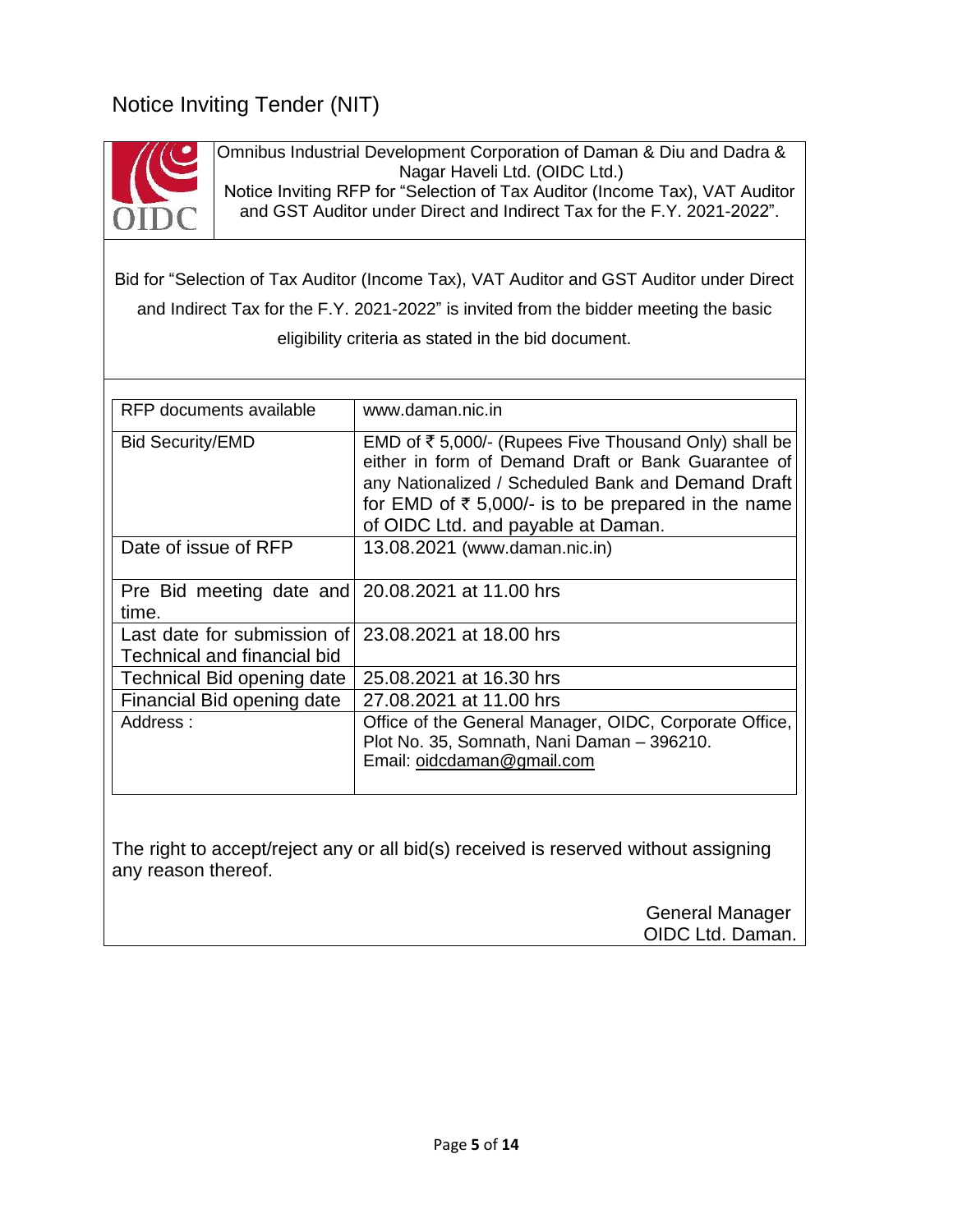## **(B) SCOPE OF WORK**

i) Tax Audit under Section 44AB of the Income Tax, 1961 for F Y 2021-2022 (A.Y. 2022- 2023).

ii) VAT Audit under Section 49 of the VAT Act for Daman and Diu for F Y 2021-2022.

iii) VAT Audit under Section 49 of the VAT Act for Dadra & Nagar Haveli for F Y 2021- 2022.

iv) GST Audit for Daman and Diu and GST Audit for Dadra & Nagar Haveli F Y 2021- 2022, if applicable.

v) Any other Direct and Indirect Tax matter as required by OIDC.

## **C) SCHEDULE FOR COMPLETION OF AUDIT**

 The firm will have to start and complete the Audit within the due date under the respective Acts.

#### **D) TIME PERIOD FOR ENGAGEMENT-**

CA Firm will be appointed for the financial year 2021-2022. The selected CA firm may be re-appointed up to a maximum period of three years on annual basis depending upon their satisfactory performance of the firm in the previous year.

### **1. PRE-QUALIFICATION CRITERIA OF THE CA FIRM**

The bids of only those CA firms will be considered, which satisfy the following eligibility criteria:

- i) The Chartered Accountant Firm is required to have Income Tax Permanent Account Number (PAN) and GST Registration Number.
- ii) The firm or any partner of the firm should not be black listed by any Government Departments, C&AG, PSUs or any other organization in respect of any assignment or behavior. The firm has to submit the No blacklisting certificate as per *Sub-Annexure-A-1.*
- iii)The CA firm should submit their turnover for the last 3 (three) financial years in the format attached at *Sub-Annexure-A-2.*
- iv) The CA Firm should have been in operation for minimum 5 years. The firm should have undertaken and completed at least 5 assignments related to Audit of Annual Accounts of Central Autonomous bodies (CAB) / other organization preferably in education field/ Public Sector Undertakings (PSUs), as Centre-wise details given below. Firms should submit details of experience required in format attached at **Sub** *Annexure–A-3.*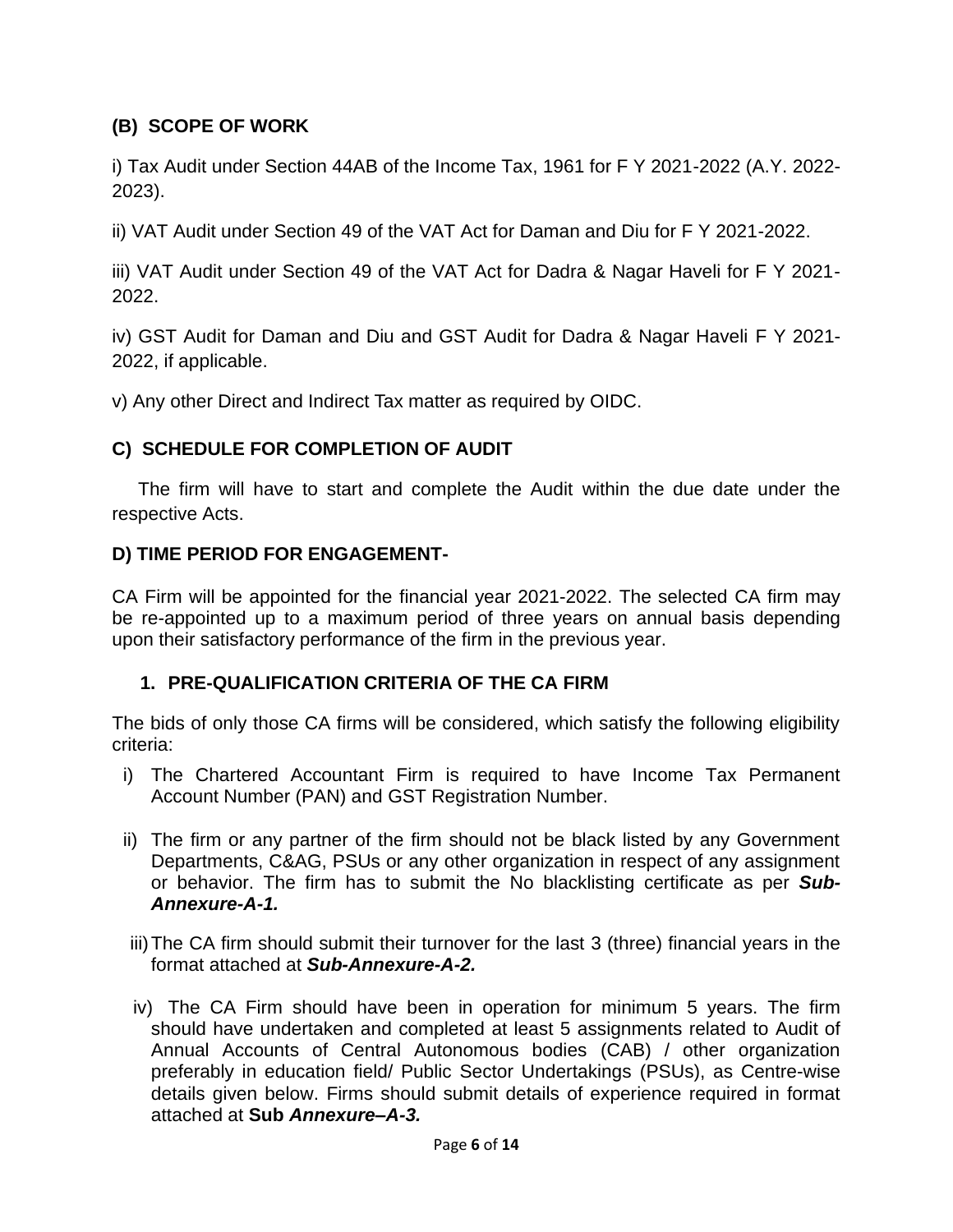### 2. **PAYMENT TERMS**

- i) The professional fee quoted by the firm shall be valid for the entire contract period. Payment shall be made on completion and submission of signed Audit Report.
- ii) Invoice should be raised in duplicate in favor of "OIDC Ltd".
- iii) Statutory Taxes will be paid at prescribed rate during the contract period.
- iv) TDS will be deducted as per prevailing rates prescribed in the Income Tax Act from all payment made by OIDC.

#### **3.OTHER GENERAL TERMS**

- i) Complete Bid (Technical Bid & Price Bid to be submitted) with the prescribed bid forms should be submitted at the designated place **at Office of the General Manager, OIDC, Corporate Office, Plot No. 35, Somnath, Nani Daman – 396210** on or before the time and date fixed for submission of bid ("Bid Due Date"). Bid submitted after Bid Due Date and time will be rejected.
- ii) Format of Application must be completely filled in. Incomplete applications will be rejected outright.
- iii) Please ensure that date of establishment of registered office, Branch office, details of all partners into the firm should be invariably indicated in the application.
- iv) All submitted documents should be signed by a Managing Partner with his name and under the seal of the firm.
- v) Any application received after the stipulated date & time, due to any reason whatsoever, will be rejected outright.
- vi) Not more than one bid shall be submitted by one tenderer /bidder having business relationship.
- vii) The Bid shall be deemed to have been submitted after careful study and examination of this RFP document.
- viii)The Bid should be precise, complete and in the prescribed format as per the requirement of this RFP document.
- ix) Failure to furnish all information or submission of a bid not responsive to this RFP will be at the Bidders' risk and may result in rejection of the bid.
- x) OIDC invites bids from Daman and nearby area of Daman i.e. Maharashtra or Gujarat.
- xi) Due to negligent act of the Bidder, if OIDC suffers losses, and incurs damages, the quantification of which may be difficult, the total amount of liquidated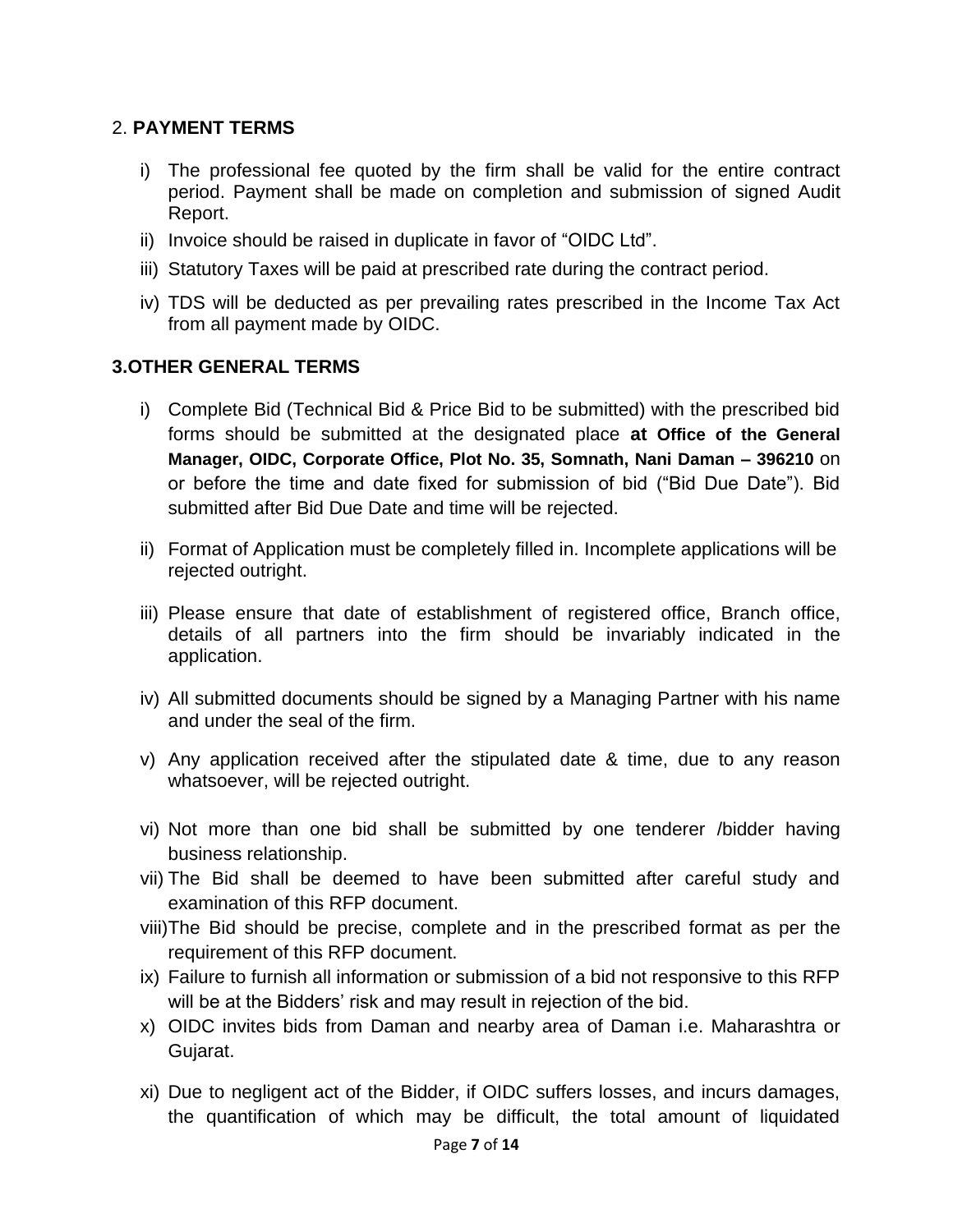damages under this engagement shall not exceed 5% of the total value of the work order and the Bidder shall agree to pay such liquidated damages as defined.

- xii) The Bidder shall indemnify OIDC and keep indemnified for any loss or damage, cost or consequences that OIDC may sustain, suffer or incur on account of violation/noncompliance of any statutory requirements in conducting of Audit. The Bidder shall always remain liable to OIDC for any losses suffered by OIDC due to any negligence or fault on the part of the bidder, and the bidder also shall indemnify OIDC for the same Bidder is responsible and accountable for managing the activities of its personnel. Bidder shall be vicariously liable for any acts, deeds or things done by their employees which is outside the scope of work or authority vested or instructions issued by OIDC.
- xiii)The Bidders acknowledge that in the course of performing the obligations under this tender, each party shall be exposed to or acquire information of the other party, which such party shall treat as confidential. Neither party shall disclose the Confidential Information to a third part.

## **4. LIST OF DOCUMENTS TO BE SUBMITTED ALONGWITH APPLICATION**

- i) Registration certificate of the firm issued by the Institute of Chartered Accountants of India (ICAI).
- ii) Copy of Membership Card of the Partners issued by ICAI.
- iii) Copy of PAN card of the CA Firm.
- iv) Copy of GST Registration of the Firm.
- v) Copies of Balance sheet and Profit & Loss Account of last three years (2017, 2018-19 and 2019-20).
- vi) Certificate of No Blacklisting as per *Sub-Annexure-A-1*.
- **5.** General Manager, Omnibus Industrial Development Corporation of Daman & Diu and Dadra & Nagar Haveli Ltd., (OIDC) reserves the right to accept or reject any or all the offers received or cancel bidding process prior to award of any contract, without assigning any reason whatsoever.
- **6.** Selection of firm will be done only after detailed scrutiny of the credentials of the firm.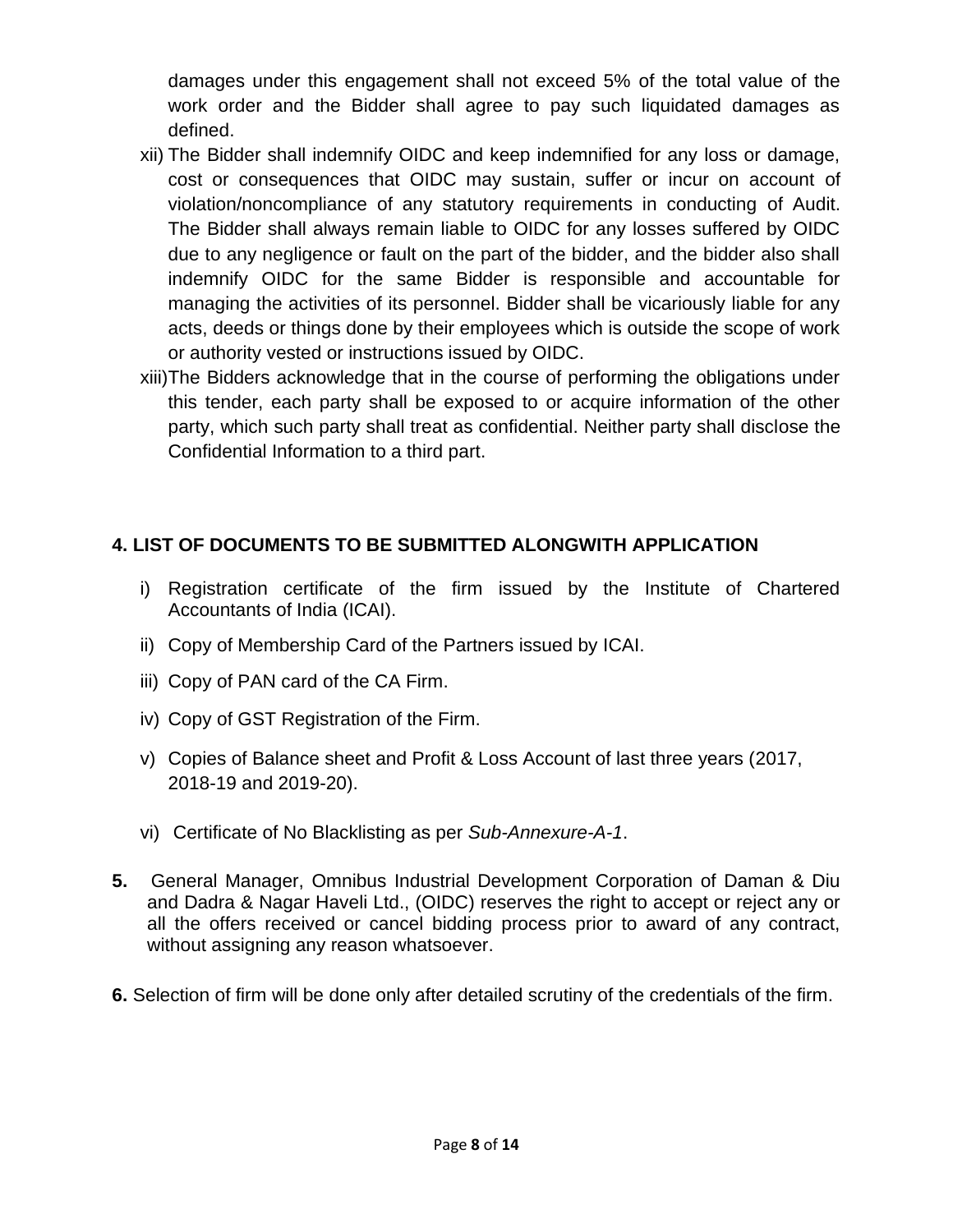## **7.SUBMISSION AND EVALUATION OF THE RFP**

Interested firms meeting all the pre-qualification criteria as mentioned in point-1 above may submit their offer in the prescribed Annexure /sub-Annexure of the RFP.

- **i)** *Annexure-II* duly filled pre-qualification-cum-technical Bid along with all supporting documents duly signed with Seal of the authorized partner should be submitted in physical format.
- ii) *Annexure-III* duly filled Financial Bid for OIDC should be submitted in physical format.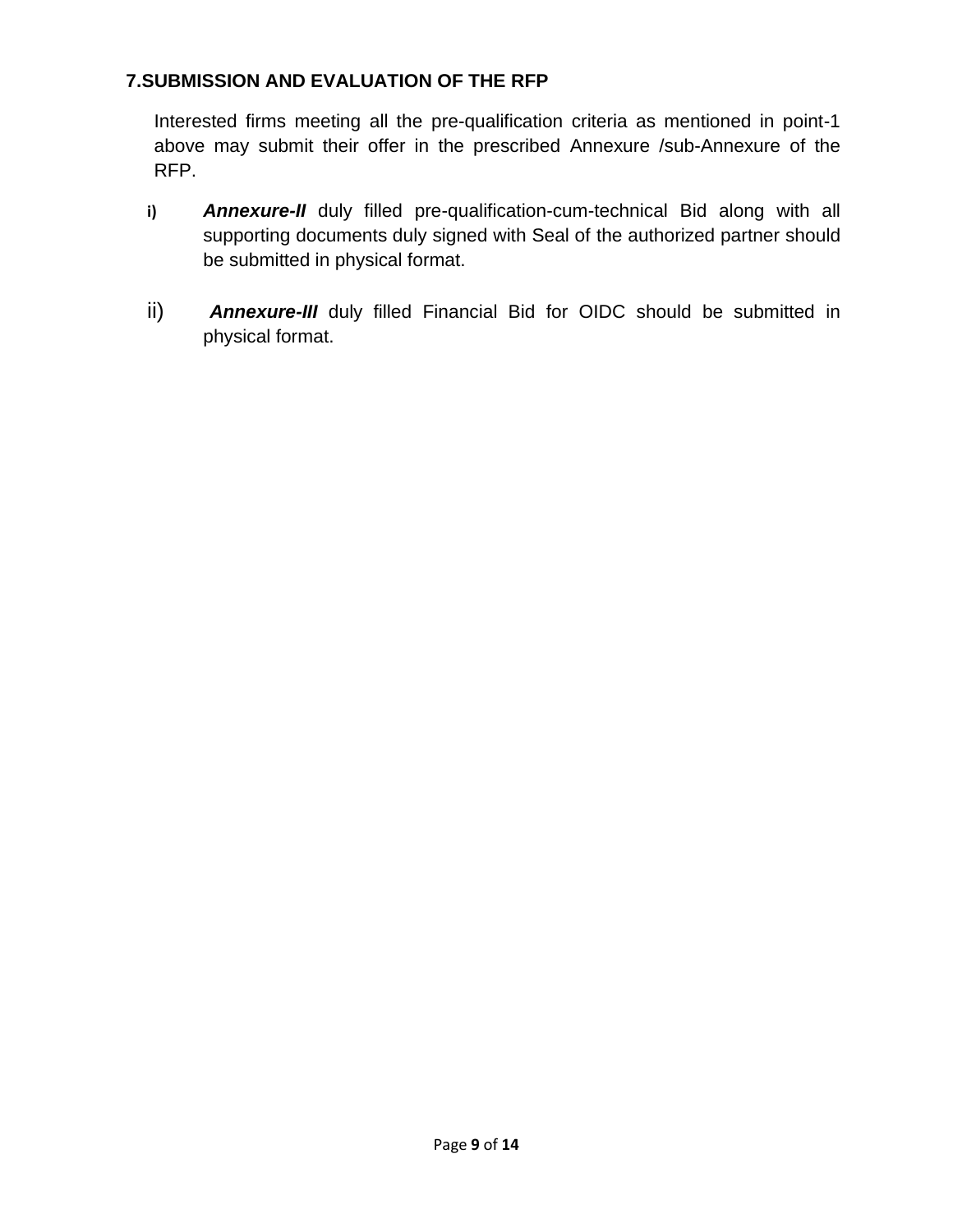#### *Annexure-II*

#### PRE- QUALIFICATION-CUM-TECHNICAL BID (To BE FILLED IN BY BIDDER AND ENCLOSE SUPPORTING AS INDICATED)

| SI.No.       | <b>Particulars</b>                                   |                                        |
|--------------|------------------------------------------------------|----------------------------------------|
| 1            | <b>Chartered Accountant Firm</b>                     | Name & address of the firm             |
|              |                                                      | Name & Address of authorized partners  |
|              |                                                      | Telephone Number with STD code         |
|              |                                                      | Mobile No.(s) of Partners              |
|              |                                                      | e-mail ID                              |
|              |                                                      | (Submit copy of supporting document    |
|              |                                                      | regarding address of the firm)         |
| 2.           | Pre-qualification Criteria                           | PAN number of the CA Firm              |
| a)           | The CA Firm is required to have Income               | (Submit Copy)                          |
|              | Tax Permanent Account Number (PAN)                   | <b>GST Registration No.</b>            |
|              | and GST Registration.                                | (Submit Copy)                          |
| b)           | The average gross professional fee                   | Details to be provided as per SUB-     |
|              | received/earned by the firm in last three            | <b>ANNEXURE A-2</b>                    |
|              | financial years (2017, 2018-19 and                   |                                        |
|              | 2019-20) as Centre-wise mentioned in                 |                                        |
|              | the RFP document.                                    |                                        |
| $\mathbf{C}$ | The CA Firm should have at least                     | Details to be provided as per SUB-     |
|              | 5years experience in Audit of Annual                 | <b>ANNEXURE A-3.</b>                   |
|              | Accounts of Central Autonomous                       |                                        |
|              | bodies/ other organization particularly in           | (Submit copy of establishment of the   |
|              | Public<br>education<br>field<br>$\sqrt{2}$<br>Sector | Firm)                                  |
|              |                                                      |                                        |
|              | Undertakings and Filing of Returns of                | (Attach copy of work orders as         |
|              | Income Tax. Refer RFP Document.                      | evidence)                              |
|              |                                                      |                                        |
| d)           | Numbers of Article Clerk/ Staff and other            | No. of Articles and other performing   |
|              | staff on payroll of firm                             | audit /accounting work (in figures and |
|              |                                                      | words)                                 |
| e)           | The firm or any partner of the firm                  | Submit self declaration Certificate as |
|              | should not be black listed.                          | per Sub-Annexure-A-1                   |

Certified that the above particulars are correct. In the event of any information found to be incorrect, be it at any time. OIDC is at liberty to reject the proposal/work awarded to this CA Firm.

 Signature: Date: Name: Name: Name: Name: Name: Name: Name: Name: Name: Name: Name: Name: Name: Name: Name: Name: Name: Name: Name: Name: Name: Name: Name: Name: Name: Name: Name: Name: Name: Name: Name: Name: Name: Name: Name: Name:

OFFICE SEAL Designation: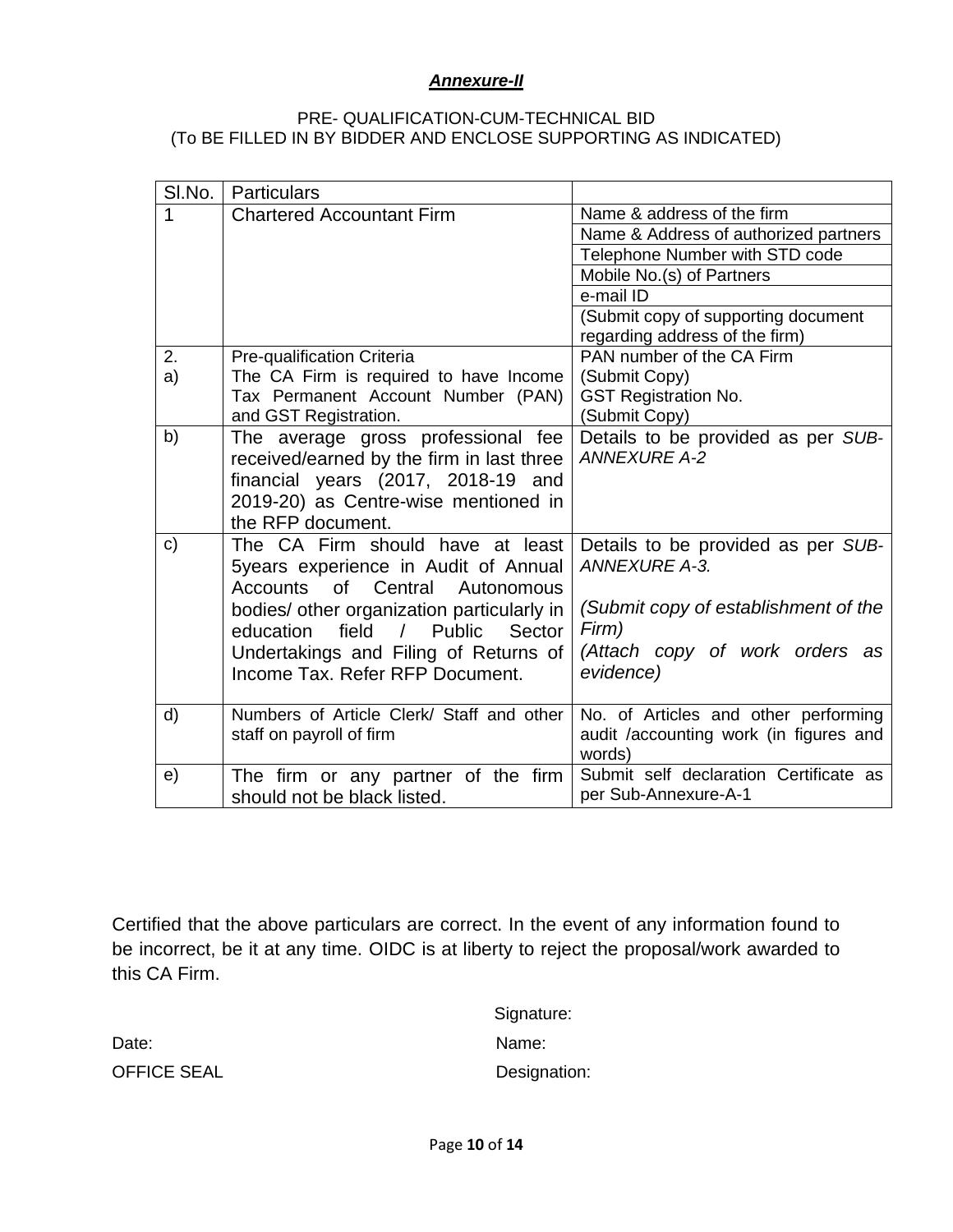#### *ANNEXURE-III*

FINANCIAL BID (To be filled by bidder)

Name & address of the firm:-

(Figures in Rupees)

#### **FINANCIAL PROPOSAL FORMAT**

#### **"ON THE LETTER OF CA FIRM "**

discussion of the contract of the contract of the contract of the Date:

We \_\_\_\_\_\_\_\_\_\_\_\_ (name of the firm) having address at \_\_\_\_\_\_\_\_\_\_\_\_\_\_\_ do hereby apply in pursuance of RFP dated ---------------------- to your Company for providing following professional service in your Company. Please find our financial quote as follows:

| Sr.<br>No. | <b>Type of Professional Services</b>                       | <b>Unit</b> | Total amount in $\bar{z}$<br>(Inclusive of<br>all<br>taxes / charges) |
|------------|------------------------------------------------------------|-------------|-----------------------------------------------------------------------|
| 4          | Minimum fees of $\overline{\epsilon}$ 58,000/- plus GST as | Yearly      |                                                                       |
|            | applicable for all the works stated in                     |             |                                                                       |
|            | Scope of work mentioned in RFP for FY                      |             |                                                                       |
|            | 2021-2022.                                                 |             |                                                                       |

The above fees is inclusive of all taxes and of travelling expenses like lodging and boarding expenses, out of pocket expenses, etc. We assure your good office that the charges quoted above are full and final and no other additional charges will be applicable for providing any or all of the professional services mentioned above.

Thanking You

Yours Faithfully

For Name of Firm

Name of Chartered Accountant making application Mem No. FRN No. Place : Date :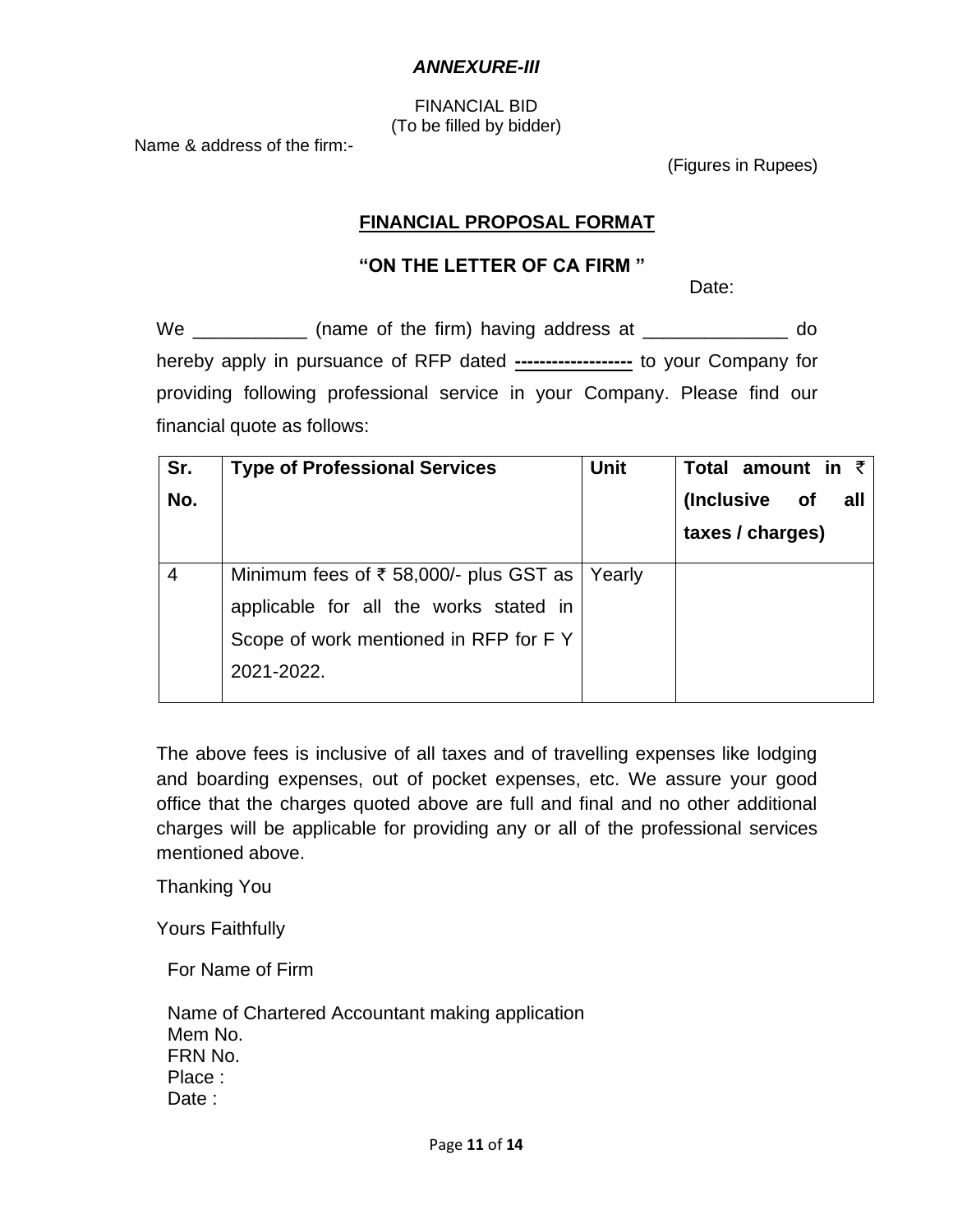#### *SUB-ANNEXURE: A-1*

#### Self – Declaration – No Blacklisting

(On the letter head of the Firm)

To, The General Manager OIDC, Corporate Office, Plot no. 35, Somnath, Nani Daman – 396 210.

In response to the Request For Proposal (RFP) for selecting Tax Auditor under Direct and Indirect Tax for OIDC for the financial year 2021-2022, I/ We hereby declare that presently our Chartered Accountant (CA)……………..is having unblemished record and is not declared ineligible for corrupt & fraudulent practices either indefinitely or for a particular period of time by any State / Central Government / PSU / Autonomous Body.

We further declare that presently our CA firm……………….. is not blacklisted and not declared ineligible for reasons other than corrupt & fraudulent practices by any State / Central Government / PSU / Autonomous Body on the date of Bid Submission.

If this declaration is found to be incorrect then without prejudice to any other action that may be taken, my / our security may be forfeited in full and the tender if any to the extent accepted may be cancelled.

Thanking you,

Yours faithfully,

Signatures \_\_\_\_\_\_\_\_\_\_\_\_\_\_\_\_\_\_\_\_\_\_\_

Name **Name** 

Seal of the CA Firm \_\_\_\_\_\_\_\_\_\_\_\_\_\_\_\_\_\_\_\_\_\_\_\_\_\_

Place\_\_\_\_\_\_\_\_\_\_\_\_\_\_\_\_\_\_\_\_\_\_

Date\_\_\_\_\_\_\_\_\_\_\_\_\_\_\_\_\_\_\_\_\_\_\_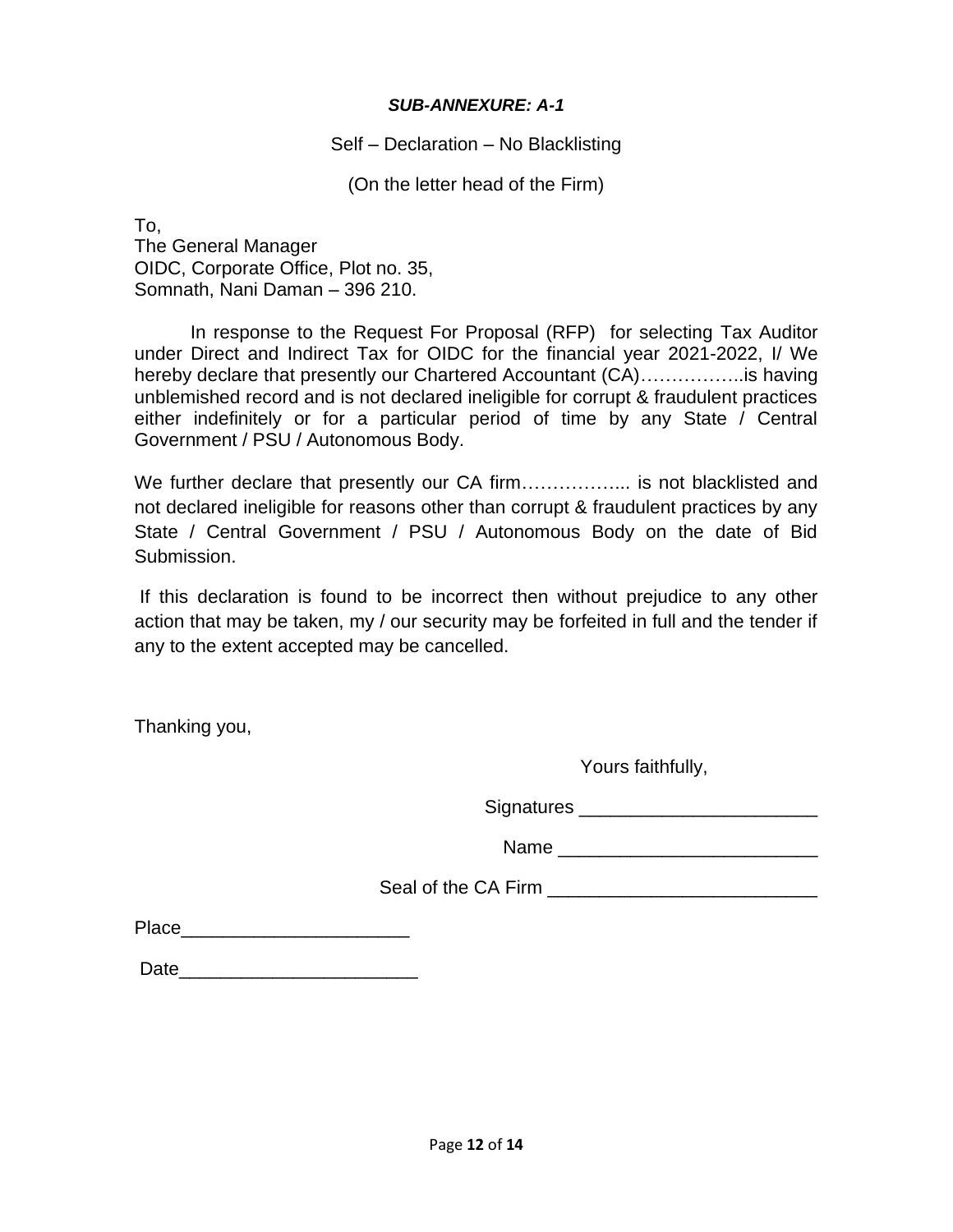## *SUB-ANNEXURE: A-2*

#### Details of CA Firm's professional income (Gross professional Fees received/earned)

 *(Rupees in lakhs)*

| <b>Particulars</b>                                    | <b>Financial Year</b><br>2017-2018 | <b>Financial Year</b><br>2018-2019 | <b>Financial Year</b><br>2019-2020 |
|-------------------------------------------------------|------------------------------------|------------------------------------|------------------------------------|
| <b>Gross Professional</b><br>fees received/<br>Earned |                                    |                                    |                                    |
|                                                       |                                    |                                    |                                    |

Furnish the copy of the Profit & Loss Account and Balance Sheet as documentary evidence in support of the information provided above.

Date: Name: OFFICE SEAL Designation:

Signature: